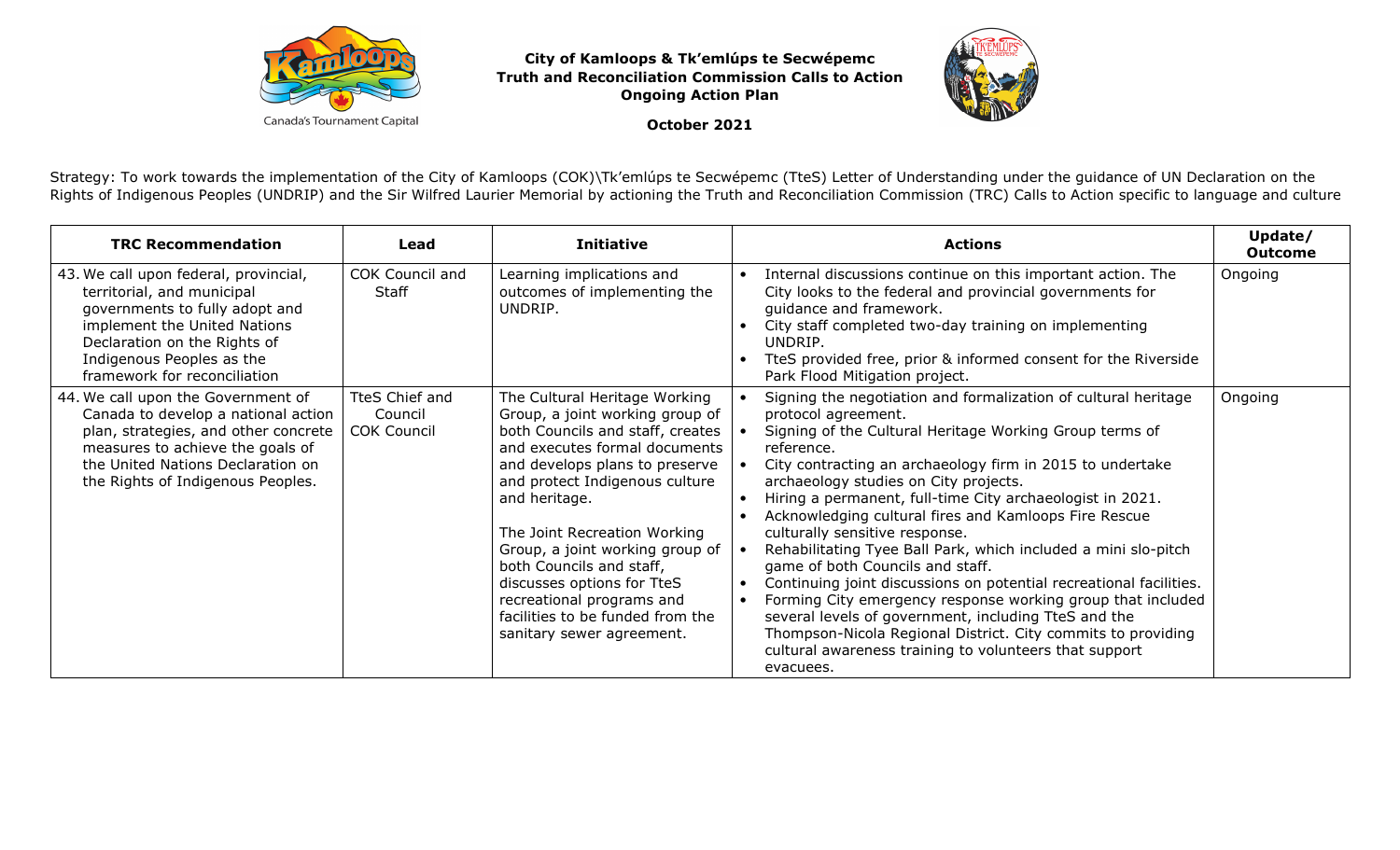| <b>TRC Recommendation</b>                                                                                                                                                                                                                                                                                                                                                      | Lead                                                             | <b>Initiative</b>                                                                                                             | <b>Actions</b>                                                                                                                                                                                                                                                                                                                                                                                                                                                                                                                                                                                                                                                                                                                                                                  | Update/<br><b>Outcome</b> |
|--------------------------------------------------------------------------------------------------------------------------------------------------------------------------------------------------------------------------------------------------------------------------------------------------------------------------------------------------------------------------------|------------------------------------------------------------------|-------------------------------------------------------------------------------------------------------------------------------|---------------------------------------------------------------------------------------------------------------------------------------------------------------------------------------------------------------------------------------------------------------------------------------------------------------------------------------------------------------------------------------------------------------------------------------------------------------------------------------------------------------------------------------------------------------------------------------------------------------------------------------------------------------------------------------------------------------------------------------------------------------------------------|---------------------------|
| 47. We call upon federal, provincial,<br>territorial, and municipal<br>governments to repudiate concepts<br>used to justify European<br>sovereignty over Indigenous<br>peoples and lands, such as the<br>Doctrine of Discovery and terra<br>nullius, and to reform those laws,<br>government policies, and litigation<br>strategies that continue to rely on<br>such concepts. | COK Council and<br>staff<br>TteS Chief,<br>Council, and<br>staff | Both Councils undertaken joint<br>efforts to share info on cultural<br>heritage and history with staff<br>and general public. | Council agreed to acknowledge Kamloops as unceded<br>ancestral lands of TteS.<br>Council formally supported TteS application for addition to<br>reserve.<br>Staff developed operational policies (e.g. chance find<br>procedures when artifacts or remains are uncovered)<br>Hired an archaeology contractor followed by a permanent, full-<br>time City archaeologist<br>Secwepemc Nation flag at City Hall.<br>Sir Wilfred Laurier Memorial Plaque.<br>Riverside Park improvements and cultural revitalization<br>elements.<br>Joint creation of street banners acknowledging Kamloops and<br>Tk'emlúps' shared history and landscape.<br>City worked with TteS Council, staff, elders, and knowledge<br>keepers on naming of Xget'tem' Trail, a traditional travel<br>route. | Ongoing                   |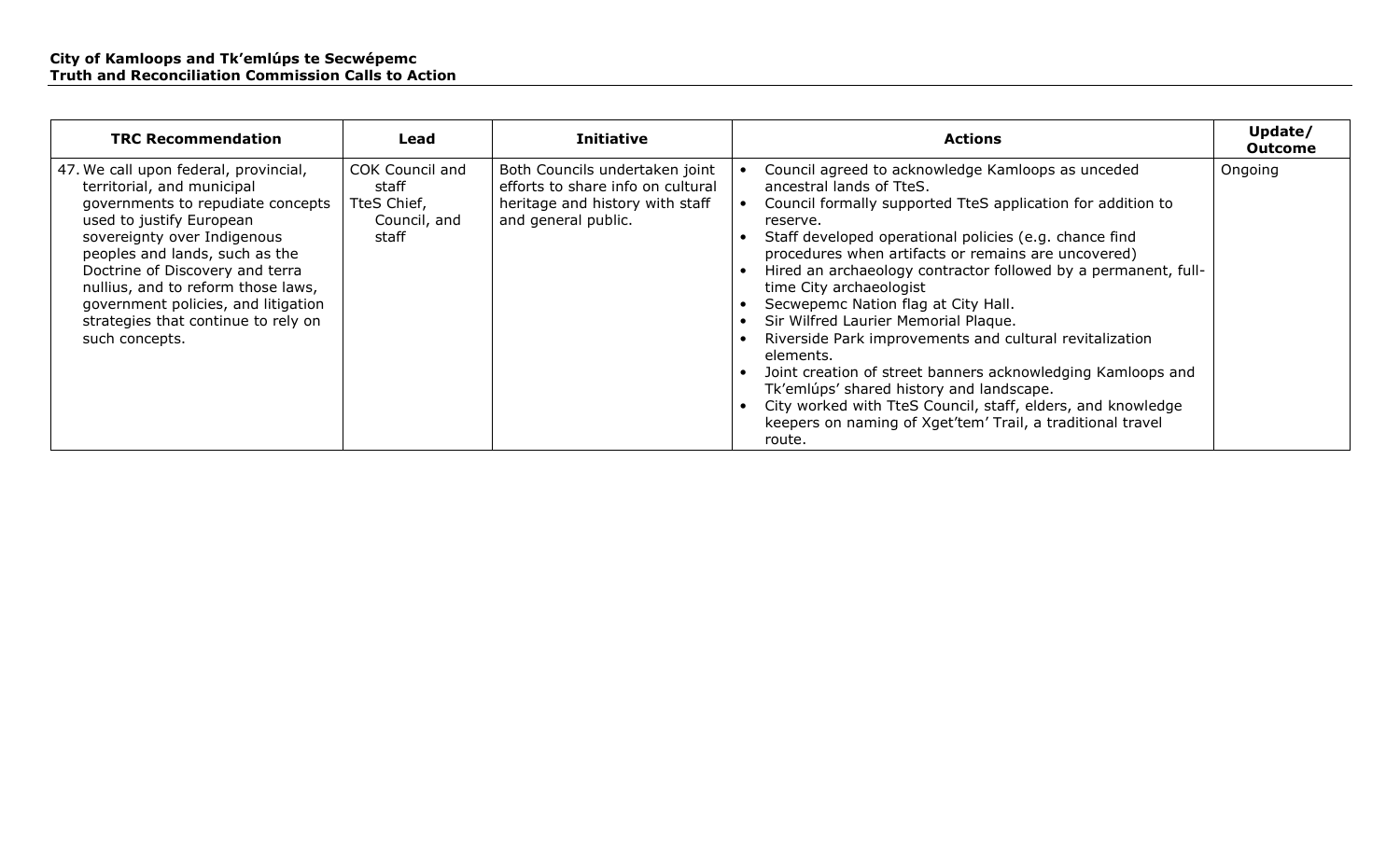| <b>TRC Recommendation</b>                                                                                                                                                                                                                                                                                                                                                                                                                                                                                                                  | Lead                                                                                                                                                                                                          | <b>Initiative</b>                                                                                                                                    | <b>Actions</b>                                                                                                                                                                                                                                                                                                                                                                                                                                                                                                                                                                                                                                                                                                                                                                                                                                                                                                                                                                                                                                                                                                                                                                                         | Update/<br><b>Outcome</b> |
|--------------------------------------------------------------------------------------------------------------------------------------------------------------------------------------------------------------------------------------------------------------------------------------------------------------------------------------------------------------------------------------------------------------------------------------------------------------------------------------------------------------------------------------------|---------------------------------------------------------------------------------------------------------------------------------------------------------------------------------------------------------------|------------------------------------------------------------------------------------------------------------------------------------------------------|--------------------------------------------------------------------------------------------------------------------------------------------------------------------------------------------------------------------------------------------------------------------------------------------------------------------------------------------------------------------------------------------------------------------------------------------------------------------------------------------------------------------------------------------------------------------------------------------------------------------------------------------------------------------------------------------------------------------------------------------------------------------------------------------------------------------------------------------------------------------------------------------------------------------------------------------------------------------------------------------------------------------------------------------------------------------------------------------------------------------------------------------------------------------------------------------------------|---------------------------|
| 57. We call upon federal, provincial,<br>territorial, and municipal<br>governments to provide education<br>to public servants on the history of<br>Aboriginal peoples, including the<br>history and legacy of residential<br>schools, the United Nations<br>Declaration on the Rights of<br>Indigenous Peoples, Treaties and<br>Aboriginal rights, Indigenous law,<br>and Aboriginal-Crown relations.<br>This will require skills-based<br>training in intercultural<br>competency, conflict resolution,<br>human rights, and anti-racism. | <b>COK Council</b><br>COK management<br>and union staff<br><b>TteS Language</b><br>and Culture<br>TteS Chief and<br>Council<br><b>TteS Engineering</b><br>Services<br><b>TteS Parks</b><br><b>TteS Museum</b> | Cultural awareness and<br>diversity training for City staff,<br>Orange Shirt Day, Canada Day,<br>and September 30 Day of Truth<br>and Reconciliation | Providing cultural competency training for City staff, including<br>"Impacts of Residential Schools and Colonization:, "Working"<br>Effectively with Indigenous Peoples" and "Indigenous<br>Consultation and Engagement".<br>City flags at half mast upon discovery of The Missing.<br>Mayor's remarks upon the finding of Le Estcwéy (The Missing).<br>Mayor and Kúkpi7 remarks regarding Indian Residential<br>Schools during virtual Canada Day event.<br>Mayor's remarks for National Day for Truth & Reconciliation.<br>City supplied 42 volunteers and catering (through Rocky<br>Mountaineer) for memorial events for The Missing, which<br>provided excellent learning opportunities for the volunteers.<br>• Creation of TteS section on City website, which includes links<br>and info on history, truth and reconciliation, and additional<br>resources.<br>Kúkpi7 and COK External Relations Manager completed<br>conference presentations to Local Government Leaders<br>Association (2021) and Local Government Management<br>Association (2019) regarding relationship and efforts on<br>reconciliation.<br>• Videos of remarks found at Kamloops.ca/Local-Truth-and-<br>Reconciliation | Ongoing                   |
| 67. We call upon the federal<br>government to provide funding to<br>the Canadian Museums Association<br>(CMA) to undertake, in<br>collaboration with Aboriginal<br>peoples, a national review of<br>museum policies and best practices<br>to determine the level of<br>compliance with the United Nations<br>Declaration on the Rights of<br>Indigenous Peoples and to make<br>recommendations.                                                                                                                                            | Kamloops Museum<br>and Archives<br>(KMA)                                                                                                                                                                      | Repatriation of cultural objects<br>in their collection                                                                                              | KMA would like to engage in the facilitation of an Indigenous<br>collections and repatriation policy with TteS. KMA believes the<br>framework for this policy should be guided by TteS and that<br>KMA should facilitate and support the process on what the<br>structure of the policy will look like, its contents, and its<br>outcomes.                                                                                                                                                                                                                                                                                                                                                                                                                                                                                                                                                                                                                                                                                                                                                                                                                                                             | Ongoing                   |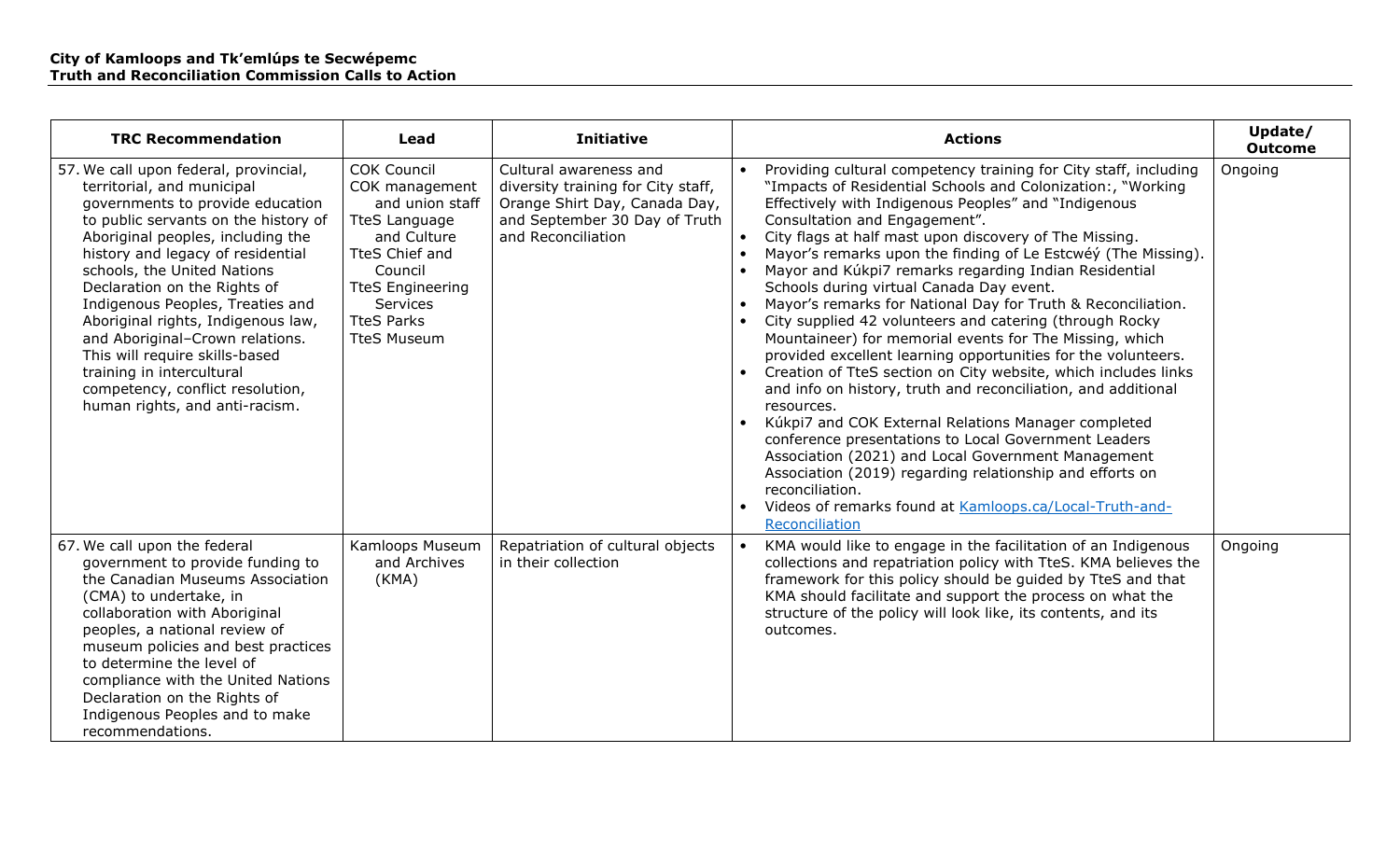| <b>TRC Recommendation</b>                                                                                                                                                                                                                                                                                                                                                        | Lead                                    | <b>Initiative</b>        | <b>Actions</b>                                                                                                                                                                                                                                                                                                                                                                                                                                             | Update/<br><b>Outcome</b> |
|----------------------------------------------------------------------------------------------------------------------------------------------------------------------------------------------------------------------------------------------------------------------------------------------------------------------------------------------------------------------------------|-----------------------------------------|--------------------------|------------------------------------------------------------------------------------------------------------------------------------------------------------------------------------------------------------------------------------------------------------------------------------------------------------------------------------------------------------------------------------------------------------------------------------------------------------|---------------------------|
| 77. We call upon provincial, territorial,<br>municipal, and community archives<br>to work collaboratively with the<br>National Centre for Truth and<br>Reconciliation to identify and collect<br>copies of all records relevant to the<br>history and legacy of the residential<br>school system, and to provide<br>these to the National Centre for<br>Truth and Reconciliation | KMA/Secwepemc<br>Museum and<br>Archives | Le Estcwéý (The Missing) | Records search and create repository for all KIRS records.<br>KMA completed a comprehensive archives scan for materials<br>related to Residential Schools. These materials have been<br>transferred to the National Centre for Truth and Reconciliation<br>(NCTR), and the information is shared with TteS community.<br>If and when any additional materials are found, they will be<br>sent to the NCTR (e.g. in the unprocessed photographic<br>fonds). | Ongoing                   |